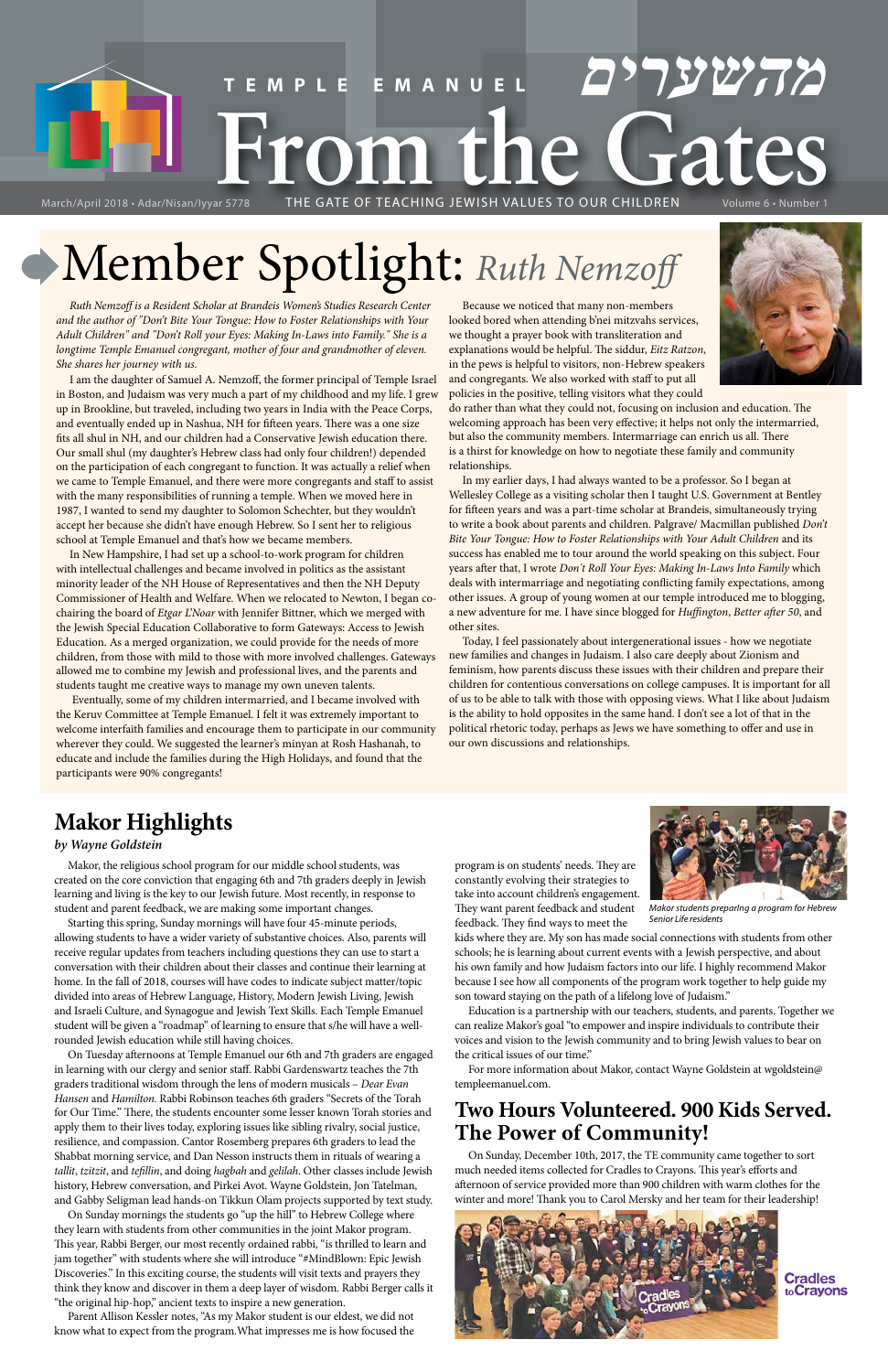# **Community Prayer**

**March (Adar /Nisan) April (Nisan/Iyyar) 5778–2018**

### **DAILY SERVICES**

Sunday at 8:00 am & 7:30 pm Monday through Thursday at 7:00 am & 7:30 pm Friday at 7:00 am

### **SHABBAT SERVICES**

Friday at 6:30 pm Saturday at 6:45 am & 9:30 am Childcare at 10:00 am

Affiliated with the UNITED SYNAGOGUE OF CONSERVATIVE JUDAISM and SYNAGOGUE COUNCIL OF MASSACHUSETTS

#### **Contact Information**

#### **www.templeemanuel.com**

**For the full March and April Calendar, go to: CALENDAR.TEMPLEEMANUEL.COM**

# **From the Gates**

# **Facing Interfaith Families**

# *by David Goldstone – Chair, Interfaith Family Connections Committee*

Statistics tell us that for the past few years, roughly half of Jews have married people who are not Jewish. These interfaith families constitute a new opportunity for our community and must not be overlooked. Our Interfaith Family Connections Committee is addressing these families face-to-face.

In some heated discussions about interfaith marriage, it is sometimes overlooked that the wedding day is not the end of the marriage. In reality, it is the first day of the marriage. No matter how that wedding was conducted, there will likely be thousands of subsequent days during which the marriage will be lived. Most of us have close friends and family members who have married people who are not Jewish, and who are living in loving interfaith families with their beloveds, and who are trying to share the light of Torah with their families. They are part of our lives and our community — we share birthday parties and carpools and, if we are lucky, Shabbat dinners, Hanukkah candle lighting, and Passover seders.

enhancing the with the mul enabled us are Jewish life."

Quite frequently, interfaith families join Temple Emanuel. Why do they join Temple Emanuel? Mostly, for the same reasons everyone joins Temple Emanuel. They will join because it is the closest shul to their home. Maybe they have encountered our amazing clergy. Frequently, our friends and family join Temple Emanuel because of their personal relationships

# with us. And welcomed at been a vital J 17 years ago." our commun authentic and

While we interfaith fan spouse may f with Jewish c as we aspire, born Jewish, born Jewish? grandparents For an interface

encompass the concepts of STEAM (science, technology, engineering, art, math). The most important part of our learning is closely related to *Chesed*, חסד, which is related to the Jewish value of kindness.

### **CANDLE LIGHTING TIMES**

**MINCHA TIMES**

#### **Saturday, March 3** *Parshat Ki Tisa*

**Saturday, March 10** *Parshat Vayakhel-Pekudei Shabbat Parah* Bar Mitzvah: Ben Brenner, son of Tracey Wolfsdorf

**Saturday, March 17** *Parshat Vayikra Shabbat HaChodesh* Bar Mitzvah: Eyal Kopcow, son of Hernan Kopcow and Su Nino-Kopcow

> **Saturday, March 24** *Parshat Tzav Shabbat HaGadol Brotherhood Shabbat*

**Saturday, March 31** *Pesach Day 1* **Saturday, April 7** *Pesach VIII* **Saturday, April 14** *Parshat Shmini* Bat Mitzvah: Lily Smith, daughter of Steven Smith **Saturday, April 21** *Parshat Tazria-Metzora* **Saturday, April 28** *Parshat Achrei Mot-Kedoshim* Bat Mitzvah: Jill Rubin, daughter of Brenda and Larry Rubin

# **Save the date**

# **BROTHERHOOD SHABBAT**

# **Saturday, March 24, 2018**

Join us as Temple Emanuel Brotherhood members lead us in Shabbat morning services. *Featured speaker:* Rabbi Marc Baker, Head of School, Gann Academy, and newly named President of CJP.

# **4TH ANNUAL PASSOVER COMMUNITY SEDER**

# **March 31, 2018 at 6:30 pm**

Join with your family and friends to eat matzah ball soup and gefilte fish! Sing familiar seder songs with Rabbi Robinson and Cantor Rosemberg!

For more information or to make reservations, contact 617-558-8100 or www.templeemanuel.com/ CommunityPassoverSeder.

**TEMPLE EMANUEL ANNUAL YOM HA'SHOAH COMMEMORATION**

**Thursday, April 12 at 7 pm**

We are honored to feature Robert Trestan, ADL New England Regional Director, who will speak on: "Yom Ha'Shoah: Can we save the next generation?" Samuel Chiel Sanctuary.

# **TORAH FUND BRUNCH**



# **Sunday, April 22, 2018**

*Join us in honoring* **Sisterhood's 2018 Woman of Distinction: Joanne Kazarian** *Featured speaker:* **Rebecca Lurie**, Head of School, Solomon Schechter Day School

| <b>MARCH</b> |                                    | <b>APRIL</b> |                    |
|--------------|------------------------------------|--------------|--------------------|
| 1            | Purim                              | 1            | Pesach II          |
| 2            | <b>Shushan Purim</b>               | $2 - 5$      | Pesach III-VI CH"M |
| 17           | Rosh Chodesh Nisan                 | 6            | Pesach VII         |
| 30           | Ta'anit Bechorot                   | 7            | Pesach VIII/Yizkor |
|              | <b>Erev Pesach</b>                 | 12           | Yom HaShoah        |
| 31           | Pesach I<br><b>Community Seder</b> | $15 - 16$    | Rosh Chodesh Iyar  |
|              |                                    | 18           | Yom Ha7ikaron      |
|              |                                    | 19           | Yom HaAtzmaut      |
|              |                                    | 29           | Pesach Sheni       |
|              |                                    |              |                    |

# **Now Our Time**

*Featuring Annette L. Miller (Golda's Balcony)*

*Tuesday, May 8 at 7:30 pm Adelson Community Hall*

Boston's own beloved and celebrated Annette Miller presents *Now is Our Time: The Pleasures and Perils of Our Third Chapter*. A new theatrical collage, Annette created it as a Resident Scholar at Brandeis University's Women's Studies Research Center. By turns poignant, joyous, and resolute, this collage explores the mix of experiences and reactions of men and women of a certain age.



# **Teaching Kindness**

# *by Wendy Falchuk – Director, Temple Emanuel Preschool*

Laughter, singing and gleeful shouting are often heard through the halls of Temple Emanuel Preschool. Each morning the children run into school excited and eager to begin their day. They are learning about Jewish holidays, celebrating Shabbat and exploring the world around them. Our students draw, count, read, write and create which

 Last December, *The New York Times* published an article titled "Can Kindness Be Taught?" The article highlighted a challenge by the Dalai Lama to encourage preschools to teach kindness as a subject. More than 15,000 preschools have taken this challenge and adapted the Kindness Curriculum which was created at the University of Wisconsin.

Here at Temple Emanuel Preschool we have always woven kindness into our everyday teaching. We talk about the meaning of *Mitzvot*, and we recently began a monthly collection project in conjunction with our Religious School for Family Table. We collect *Tzedakah* every Friday and donate to meaningful causes. During our Tu B'Shevat seders the preschoolers learned about taking care of the earth and recycling. And of course, we talk about being a good and kind friend. The children use language such as "warm fuzzies" and "cool pricklies" to label feelings which assists in social-emotional development and self-regulation.

Our wonderful teachers model kindness every day. They put in many extra hours preparing for their school day and planning the curriculum. They reach out to our preschool community in times of need. They have provided Shabbat dinners to families and they have escorted children to their cars which is so helpful. They give a lot of hugs and love to the children in their classrooms. Their positive regard and affection for the children is boundless and evident throughout the day.





We too are working with the Kindness Curriculum to explore ways to continue to implement kindness in our everyday teachings. Our teachers are also studying with our Rabbis to bring Talmudic teaching to our youngest learners. Kindness begins at home, and for us, our *Kehillah* at Temple Emanuel Preschool is our home.

For more information contact Wendy Falchuk at 617-558-8130 or wfalchuk@templeemanuel.com.

**REGISTER FOR ADULT LEARNING OPPORTUNITIES: https://www.templeemanuel.com/adult-education-upcomingprograms/.** Questions or to register by phone, contact Terri Swartz Russell at 617-558-8205 or email tswartzrussell@ templeemanuel.com

### **JEWISH MINDFULNESS AND MEDITATION**

March 3, April 14, May 5 and June 2, 9:00 – 10:00 am with Donna Rubenoff in the Rabbi Lifson Library

## **YOGA FOR THE SOUL MINYAN**

March 4, April 8, May 6, 9:00 – 10:00 am Yoga Instructor: Michelle Silberman

**SIX MODERN JEWISH THINKERS WITH DAVID ARIEL** March 13, 27, April 10, 17, 24, May 1, 8:00 – 9:30 pm

**SELECTED SHORT STORIES OF SHMUEL YOSEF AGNON** March 21, April 4, 18, 25, May 2, 9, 7:45 – 9:15 pm with David Link and Michael Bohnen

**PIRKE AVOT STUDY – LAY-LED STUDY** April 14 through May 12, 1:00 – 2:00 pm Weekly following the congregational kiddush

**ME'AH CLASSIC STUDY PROGRAM**

# *Adult Learning Opportunities - Try a new class this spring!*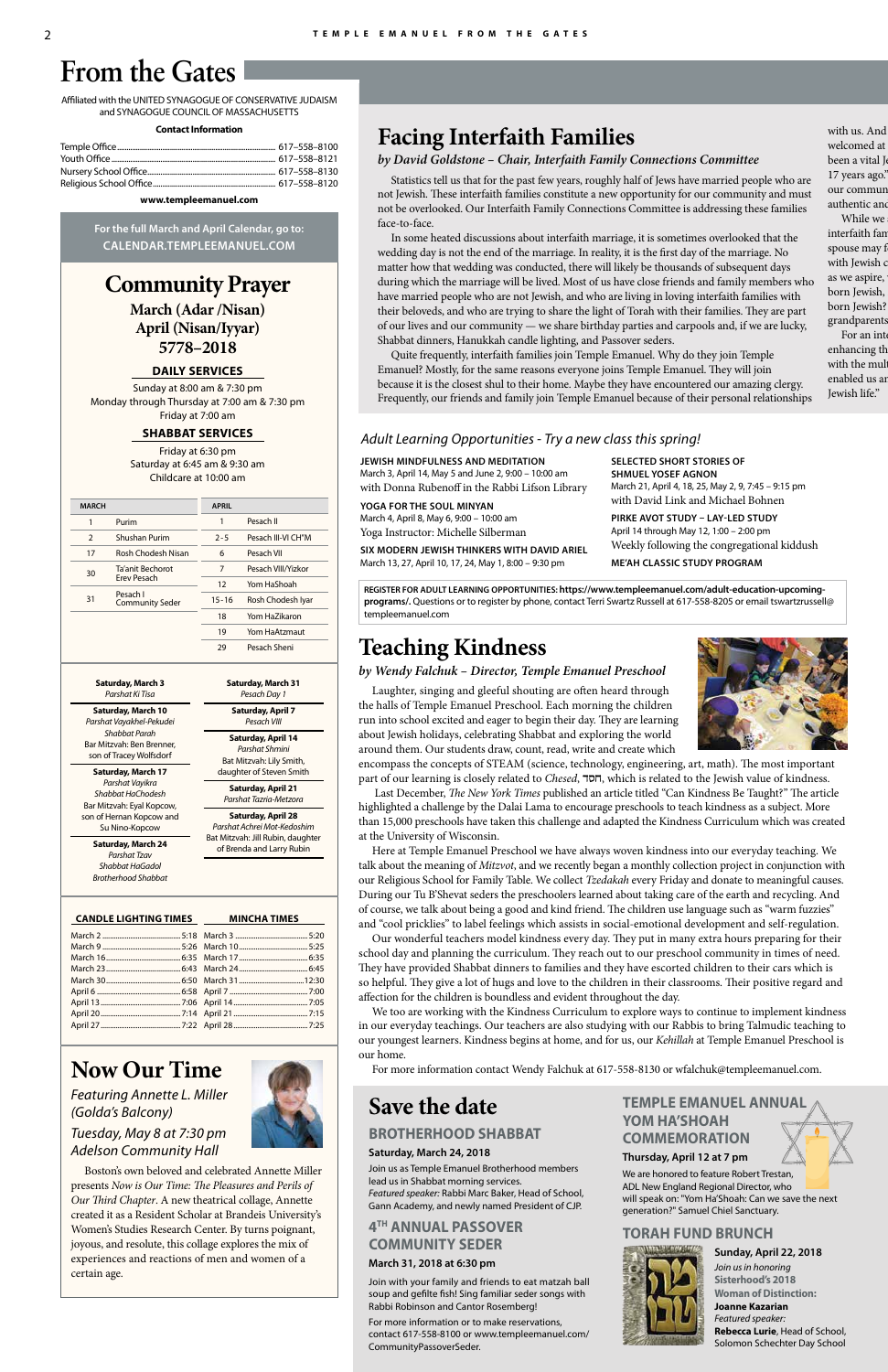if we are we are doing our job, they will have heard or experienced that they are Temple Emanuel. Leslie and Adrian Gonzalez found that "Temple Emanuel has ewish link for our family, and we have felt very comfortable here since we joined Temple Emanuel offers interfaith families the same things it offers everyone ity which presents a reality of Jewish life and mitzvot-observance that is both d modern; that is both committed and inspiring; that is both loving and vibrant. are welcoming to all, we need to make special, affirmative efforts to reach out to nilies. Why? Many reasons, but I have space for just two. First, the non-Jewish eel self-conscious since they did not grow up Jewish and may be unfamiliar ustoms and practices, and, if our community is to be warm and welcoming we need to make sure they actually feel welcomed. Second, when everyone is it's hard enough to be Jewish; how much harder is it when one parent is not Whether or not that parent converts, there will be at most only two Jewish providing a Jewish support infrastructure.

erfaith family, the Temple community can play an especially critical role in eir Jewish infrastructure. Jenny and Rob Heinstein "have been especially happy titude of learning and social events at Temple Emanuel. These opportunities have hd our children to more deeply connect and engage in the culture and spirit of

# Members' Milestones and Donations

### **MEMBERS' MILESTONES BIRTHS**

Cheryl and Arthur Sober announce the birth of their grandson, Reid William Hyman Ruth and Barry Ehrlich announce the birth of their grandson, Levi Joshua Ehrlich Rose Hurwitz announces the

birth of her great-grandson, Levi Joshua Ehrlich

#### **ENGAGEMENT** Rachel and Michael Miller

announce the engagement of their son, Sam, to Lottie Hedden.

### **MARRIAGE**

### **Mostoslavsky 10 YEARS**

Robert and Barbara Brown announce the marriage of their daughter, Molly, to Dennis Irwin **SPECIAL** 

#### **ANNIVERSARIES 65 YEARS**

Renee and Herb Stein **50 YEARS**

#### Brenda and Marshall Krasnow

**45 YEARS** Judy and David Taub

**40 YEARS** Jamie and David Stolper

#### **35 YEARS**

Elizabeth and Daniel Jick Debbie and Neal Shalom **30 YEARS** Sara and Russ Forman **20 YEARS**

### Robin Gross and Anthony Lehv

Robyn and Daniel Steinberg Zoe and Craig Fishman Anna Levy and Gustavo

Amanda Redler-Schouela and Adam Schouela

#### **5 YEARS** Julia and Eric Smookler

**DONATIONS** *Temple Emanuel gratefully acknowledges the generous*

*donations to our synagogue funds. To learn more about the variety of funds and ways of supporting the synagogue's ongoing efforts, please call the office @ (617) 558-8100.*

#### **Aaron Bell Student Cantorial Arts Fund**

**Harriet Bell** in memory of Allan M. Bell

#### **Adelson Preschool Gift Fund**

**Eileen and Jon Klapman** in memory of Shirley Slater

**Adult Education Fund Marilynn Buchenholz** in memory of Mina R. Newman; **Eli Schneider** in memory of Mary Schneider

#### **Abraham and Rose Freedman Education Fund**

**Mitchell and Barbara Freedman Wand** in memory of Paul Berman, Rhoda Nissenbaum and Jack Permut

### **Adult Education Fund**

**Diane and Michael Gardener** in memory of Leslie Gardener and Dr. Nelly Ropper; **Nancy Fulton** in appreciation of Adult Education

of Paul Berman and Paul Thau and in honor of Maya

**Donald Bavly, Linda and** 

**Josephine Schneider** in

**Gorin, Joan and Sumner** 

**Levenson Music Fund Janice and Rick Lipof** in memory of Paul Be

### **Cohen Chamber Music Fund**

#### **Samuel Diengott Scholarship Fund**

**Ruth Diengott** in memory of Paul Berman, Paul Thau, Adele Katzman and Fannie Friedman

> **Michael Sheff** in memory of beloved departed family mbers

in honor of the special birthday of Goldie Ungar; **Gloria and Dmitri Mamokhin** in memory Robinson; **Sheila Aliber and Sheila Goldstein** in memory of Milton Binder; **Beverly and Kenneth Polivy** in memory of Paul Berman and Paul Thau; memory of Janet Kaplan; **Robin and Charles Blatt, Larry**  Federmann; **Marcia and Alan Leifer** in memory of Max Labovitch, Marilyn Katz and Dr. Bates Metson; **Jill and Peter Matusow** in memory of Paul Berman and Paul Thau;<br>**Mollie Peddar** in memory **Mollie Peddar** in memory of Alan Bell; **David Schuller** in memory of Sarah Schuller; **Natalie Slater** in memory of Hannah Kolbin; **Marlene and Errol Yudelman** in memory of Paul Thau

**Diane Feinzig** in memory of Rose Labell and in memory of Labell and Harry Feinzig

Permut and in honor of the Bar Mitzvah of Nate Rottenberg **9th Grade Israel Trip Bruno Brodfeld** in memory of Otto Brodfeld; **Robert Nissenbaum** in memory of Rhoda Nissenbaum; **Shirley Saunders** in memory of Paul Berman; **Martin B. Shore** in memory of Pauline Shear **Israel Action Fund Sandy and Rick Thau, Hal Katzman** in memory of Fred

Kann

Berman

**Fay and Raymond Miller Memorial Fund Ellaine Rose** in memory of

Rose Quint **Sylvia and Morton Grossman Person to**  memory of Larry Gould; **Cyrill Wolf** in memory of Nat

**Scholarship Fund**

in memory of Benji Bengt

**Meryl Hass and Sylvain Korzennik** in memory of Paul Berman, Paul Thau and

#### **Nancy and Harold Parritz Israel Action Fund**

**Barbara and Bob Brown** in memory of Bette Winik, Jay Comenitz, Mae Fleischauer and Paul Berman; **Gilbert Daniels, MD** in honor of the birth of Carol Harris and Bob Kann's granddaugher and great-granddaughter of Margot Kann; **Hal Katzman, Joanne and Richard Kazarian, Diane and Martin Richler, Shirley Saunders** in memory of Fred Kann; **Martin B. Stocklan** in memory of Wolfe William Stocklan; **Joanne and Richard Kazarian** in memory Paul Thau

#### **Prayer Book Fund Nancy Crehan** in memory of Beth Katcher; **Cynthia and Harvey Creem** in memory

of Sydney G. Creem; **Arlene Feinberg** in memory of Joan F. Feinberg; **Joanne and Charlie Fuchs** in memory of Paul Thau; **Laurence Falk** in memory of Leonard and Stuart Falk; **Karen Dresner** in memory of Beatrice Dresner, Joseph and Molly Perles, and Samuel and Dora Dresner

#### **Religious School Gift Fund**

**Ellen Schiffer Berkowitz** in appreciation of Temple Emanuel Religious School

> **Ritual Director's Fund Sigalit Davis** in memory of Jacob Shvily; **Bryna Leeder** in memory of Larry Leeder;

> > **Nancy Rosengard** in memory of David E. Rosengard; **Debora**

> > **and Alan Rottenberg, Macy and Andrew Tubman** in appreciation of Dan Nesson

#### **Rosamond and Harvey Grant Fund in memory of Michele Esta Grant-Epstein**

**Carol Henry** in honor of the special birthday of Goldie Ungar; **Cynthia Abramson** in memory of Samuel Govenar; **Deborah and Robert Carpenter** in memory of Michele Esta Grant-Epstein; **Anna Stern** in memory of Luiza Molnar; **Goldie Ungar** in memory of Paul Thau, Dr. Melvin Becker, Paul Berman and in honor of the birth of Carol Harris and Bob Kann's granddaughter and Margot Kann's great-granddaughter

**Goldman** in memory of Shirley<br>Slater and Pauline Shear and<br>in honor of the marriage of Jessica Bergman; **Rhoda and Ronald Saver** in memory of Leon Robert Kaplan; **Paula and Ralph Gilbert** in memory of Paul Thau and Paul Berman; **Ruth Ehrlich** in memory of Fred Kann and Joshua Jacob Hurwitz

#### **Ruth Rosenberg Scholarship Fund**

#### **Rosenblatt Stars of David Fund**

**Alan Nissenbaum** in memory of Joseph J. Nissenbaum; **Sheryl and Steven Dropkin** in memory of Paul Thau; **Renee Krafchick** in memory of Cynthia Gross

#### **Phillip Shapero Scholarship Fund Esther and Lewis Muhlfelder**

in memory of Jack Permut **Sherter Memorial Fund Arlene London** in memory of Beatrice Sherter and Marv

### Simpkin **Smith Holocaust**

**Education Fund Brenda and Harvey Krasnow** in memory of Benjamin Rothkopf

**Temple Emanuel Daily Minyan Fund Bryna Leeder** in memory of Bea Leader; **Lynn and Danny Mandeau, Esther and Lewis Muhlfelder, Toby and Dean Rodman, Rita and Herb Gann, Debbie and Gary Buchman** in memory of Rhoda<br>Nissenbaum; **Hal Katzman** in<br>memory of Rhoda Nissenbaum and Cynthia Katzman Bowlby; **Ann Marchette, Jay Sage, Janet Slovin, Marilyn Tushman, Phyllis and Jerry Gordon, Joel Katzman** in appreciation of Daily Minyan; **Harriet Mazansky** in memory of Isadore Cartoon; **Esther and Lewis Muhlfelder, Selma Waldstein, Beverly Andreozzi, Joan and Dennis Beer, Sigalit Davis, Rita and Herb Gann, Susan Permut, Sandy and Rick Thau, Phyllis and Jerry Gordon** in memory of Mae Fleischauer; **Laura and Steven Poplack** in honor of the special birthday of Barbara Poplack; **Shirley Saunders, Beverly Andreozzi, Joan and Dennis Beer** in memory of Paul Thau; **Sue and Joel Sherman, Ethan Peller and** 

**family, Gilbert Daniels, MD, Rita and Herb Gann, Sherri and Doug Wolf, Beverly Andreozz, Marci Abramson and Jeffrey Hunti** in memory of Paul Berman; **Esther Silverstone, Beverly and Donald Bavly** in memory of Milton Binder and Fred Kann; **Roberta Gross-Torres** in memory of grandmother; **Susan Gruber Vishner** in memory of Everett Gruber; **Janet Wilson** in

Green; **David Decter, Sheila Goldstein** in memory of Rhoda Nissenbaum; **Terry Engel and Gary Rubin** in memory of Karen Newberge and Beth Katcher; **Phyllis Abend** in memory of Elka Weiss; **Joan and Dennis Beer, Rita and Herb Gann** in memory of Jack Permut; **Claire Caine** in memory of Alberto Socolovsky; **Louise Citron** in memory of Rhoda Nissenbaum; **Annette and Barry Feldman** in memory of Peter W. G. Finn Feldman and Rhoda Nissenbaum; **Rita and Herb Gann** in memory of Andrea Kaplan, Mollie Liner, Abram Rogozinski and Fred Kann; **Phyllis and Jerry Gordon** in memory of Beverly Owen, Beth Katcher, Milton Binder, Fred Kann and in appreciation of Daily Minyan; **Joan and Joe Ackerstein** in memory of Myra Durlofsky; **Joanne and Stanley Kay** in memory of Sammy Muhlfelder; **Ronald Casty** in memory of Ronni Casty

Robert Greenste on the death of his beloved mother, Reeta Greenstein

**Sturman** in memory of Paul Thau; **Marilynn and Dennis Buchenholz** in memory of Kurt Buchenholz; **Kimberly and Gary Creem** in memory of Robert Salamoff; **Judith Elder** in memory of Paul Thau; **Joanne and Richard Kazarian** in memory of Bessie Belsky, Paul Berman, William Maren and in honor of Cantor Rosemberg; **Marvin Kraus** in memory of Justin Kraus; **Susan Miron, Debora and Alan Rottenberg, Collette and Michael Bentley, Effie Saly, Mimi Rosenblatt** in appreciation of Cantor<br>Rosemberg Linds Rosemberg; **Linda and Kenneth Polivy** in memory of Mae Fleischauer and Reeta **Jane Garshick** in memory of H. Bernard Greenberg; **Mindy Peckler** in memory of Rhoda Nissenbaum and Audrey Peller; **Joseph Ackerstein** in memory of Helen Ackerstein; **Ronald Casty** in memory of Jack Permut; **Stephen Greenblatt** in memory of Harry Greenblatt; **Louise and Michael Grossman** in memory of Rhoda Nissenbaum; **Drs. Abby and Michael Landzberg** in memory of Ezra Bernheim; **Deborah Cohn Terman** in memory of Beth Katcher; **Joan and Dino Beer** in memory of Mae Fleischauer; **Ivan Stern** in memory of Gabriela Stern

#### **Temple Emanuel Forest Fund**

Greenstein; **Syrille and Paul Rosman** in memory of Paul Berman **Saul B. and Naomi**  In memory of Paul Thau: **Mady and Bruce Donoff; Joan and Joe Ackerstein; Marilynn and Denise Buchenholz; Gilbert Daniels, MD; Robin** 

Fred Kann; **Edward Krupat** in memory of Milton Krupat; **Claire Farkas** in memory of Tatiana L. Honig; **Leslie Fishman** in memory of Adele Katzman, Leonard Solomon and Max Labovitch

**Virginia Lepow** in memory of Isaac Schwartz **Rubinger; Reeve Goldhaber** 

#### **Temple Emanuel General Fund**

#### **David and Diane Feinzig Education Fund** Beth Katcher; **Joan and Joe Ackerstein, Molly-Jane and Bruce Rubinger** in memory

#### **Roslyn and Martin Gold Youth Leadership Fund Ethan Peller and family** in memory of Jack Kantor; **Susan and Bruce Gold** in memory of Paul Berman, Paul Thau, Jack memory of Esther Goldberg; **Ruth Evans Harris** in memory of Irwin M. Harris; **Roslyn Heafitz, Esther and Lewis Muhlfelder, Karen Novakoff, Fran and Stephen Novakoff, Carl Katz and Leah Oko,**

**Sheila Goldstein, Esther and Alan Greif, Ruth and Richard Arnold, Ellen and Jeffrey Fredberg, The Sidman Family, Neal and Varda Farber, Diane and Martin Richler, Beverly Weinfeld, Arnie and Dale Zaff** in memory of Paul Thau; **Michele and Howard Greene, Rita and Herb Gann, Beverly Weinfeld** in memory of Fred Kann; **Ryna Greenbaum** in memory of Bernice Greenbaum; **Steven Henry** in memory of Bernard Henry; **Judith and Malcolm Hindin** in memory of Beth Katcher, Paul Berman, and Paul Thau; **Roberta Jacobs** in memory of Bernard Ravreby, Fred Kann and Milton Binder; **Seth Kurn** in memory of Fred Kann; **Margaret and David Link** in honor of the Bar Mitzvah of Ethan Friedberg; **Joan Mael, Mr. and Mrs. Steven Bergstein, Mina and Harry Tillinger** in memory of Paul Thau; **Audrey Mahler** in memory of Adolph Jacobs; **Lillian and Glenn Mamon** in memory of Joseph Mamon and Fred Kann; **Lynn and Danny Mandeau** in memory of Paul Berman, Paul Thau and Fred Kann; **Ruth and Richard Arnold, Ellen and Jeffrey Fredberg, Neal and Varda Farber, Sheila Goldstein, Esther and Lewis Muhlfelder, Adele Newman, Jinny Sagorin and Jeremy Schmahmann, Sandy and Rick Thau,** in memory of Paul Berman; **Brenda and Harvey Freishtat** in memory of Milton Binder, Paul Thau, Paul Berman, Fred Kann and Naim Sheeri; **Doris Lelchook** in memory of Ida Lelchook; **Ina and Stephen Abrams** in memory of Lindsay Jacoby; **Esther Beloff** in memory of Bernice Fishbane; **Julie and** 

**General Prozdor Scholarship Fund Micky Breslau** in memory of Wendy Breslau and Beverly Adel; **Michael Cantor and Family** in memory of Paul **Oko** in memory of Fred Kann; **Oliver Geller** in memory of Jacob Geller; **Dr. Arthur Sober** in memory of William Sober; **Molly-Jane and Bruce Rubinger** in memory of Charlotte Leibowitz

**Person Fund Bonnie Shuer** in memory of Milton Binder **Israel and Camp Andrea Lempel Federmann** Saltman; **Allan Szathmary** in memory of Rose Szathmary; **Minna and Harry Tillinger** in honor of the wedding of Jaclyn and Adam Norris; **Beverly and Frank Zweiman** in memory of Rhoda Nissenbaum and Cynthia Katzman Bowlby and

**Bruce Berger, Joan Mael**

in memory of Paul Berman; **Steven Bloom, Debora and Alan Rottenberg** in memory of Paul Thau and Paul Berman; **Georgette Boucai, Mady and Bruce Donoff** in memory of Naim Sheeri; **Gilbert Daniels, MD** in memory of Nancy Nagler and Fred Kann; **Rena Gray Fein and Robert Fein** in honor of Dan Nesson; **Diane and Michael Gardener** in memory of Dr. Nelly Ropper; **Judith Garelick** in appreciation of Tracy Schneider; **Sheila Goldstein, Elyse and Sandy Friedman, Rita and Herb Gann** in memory of Beth Katcher; **Roberta Gross-Torres** in memory of Nancy Nagler, Fred Kann, Paul Thau, Paul Berman, Rhoda Nissenbaum, Nancy Parritz wishing speedy recovery to Channah Berkovits and Cindy Levinson; **Robert Rubin** in memory of Florence Rubin; **Hope Shir and family** in memory of Mollie and Louis Schlosberg; **Kenneth S. Trehub** in memory of Emma T. Karlin; **Judith Simen** in memory of Max Simen; **Beverly Weinfeld** in memory<br>of Milton Binder, Beth Katcher , Alta.<br>In Rinder, Beth Katcher and wishing good health to Cindy Levinson; **Arnie Zaff** in memory of Beth Katcher, Sarah Zaff and Ruth Ehrlich; **Jeffrey** 

### **Wolf** in memory of Merton Wolf; **Joan Mael** in memory of Fred Kann; **Joyce and Michael Bohnen** in memory of Dr. Donald Kaufman; **Sharon and Jerald Schindler** in memory of Albert Schindler; **Jeffrey Lehman and Patricia McSheffrey** in memory of Paul Berman and Marilyn Trigg **Steven Bloom and Barbara**

#### **Dr. Trudy Karger Family Education Fund**

**Marsha and Mark Slotnick** in memory of Paul Berman and Mae Fleischauer; **Jane and Mark Ostrowsky** in memory of Paul Berman, Paul Thau, Peter Goldman and Adrienne S. Gladstone **Youth Department Gift** 

**Fund The Goldfine Family** in honor of Nate Rottenberg

### **Contributions to The Rabbi Marshall R. Lifson**

**Library Fund Barbara Shapiro** in memory of Sidney Gould; **Carrie Lieberman** in memory of Sanford Klein; **Herbert Epstein** in memory of Frieda Epstein; **Rosabelle Rosenberg** in memory of Arthur Rosenberg and Edward Ostroff; **Brenda Kraus** in memory of Sam Pomrantz; **Anita and David Granoff** in honor of Leslie and Bob Stacks and in memory of Fred Kann; **Roz and Stuart Orkin** in memory of Mae Fleischauer; **Sheila Goldstein, Mady and Bruce Donoff** in memory of Fred Kann; **Deborah Yoburn** in memory of Benjamin Simons; **Barry Farman** in memory of Anne Farman; **Elise and Martin Cohn** in memory of Paul Thau; **Velda Shaby** in memory of Haim Shaby; **Marcia and Irwin Roseman** in memory of Roberta Karlin; **Lisa Cohen**

in memory of Diane Cohen; **Anita Granoff** in appreciation of Gail Levine; **Ted Korelitz** in memory of Halice Korelitz; **Judy Tsafrir** in memory of Claude Reis; **Esther and Alan Greif** in memory of Len Solomon; **Joan and Dino Beer** in honor of Goldie Ungar; **Ron and Sandi Levy** in honor of Fran and Gary Feldman

#### **The Jordan Bennett Weiss Youth Collection**

**Deborah Terman** in memory of Gunther Cohn; **Barbara Gore** in memory of Louis Shaffer; Ruth and Jon Tepper in honor of the Bat Mitzvah of Emma Laredo; **Jinny Sagorin and Jeremy Schmahmann** in memory of Jordan Bennett Weiss

#### **The Zelda and Phillip Smith Jewish Life Cycle**

**Fund Pat Groper** in memory of Irving Groper; **Helene Tuchman** in memory of Nathan Bodner; **Zelda and Phillip Smith** in honor of the birthday of Albert Haines, in honor of Shirley Morrison, Doris and Buddy Hyman, and Joyce Bohnen

**Anita and David Granoff Fund to Encourage Teen Torah Readers**

**Esther Feldberg** in memory of Sarah Granofsky; **Sheila Goldstein** in memory of Emma Karlin; **Anneke and Milton Sachs** in memory of Milton Binder

#### **Barouh and Channah Berkovits Daily Minyan Fund**

#### **Bereavement Support Fund**

**Maltz; Donna Michelson; Molly-Jane and Bruce** 

in memory of Leslie Lipworth; **Roslyn Heafitz** in memory of Rhoda Nissenbaum; **Bill Levine** in memory of Stella and Charles Levine; **Beverly Weinfeld** in memory of

of Paul Berman; **Ruth Sara Cope** in memory of Nathan Joseph Curhan; **Ray Erlich** in

**Robin Maltz** in memory of Mae Fleischauer; **Donna** 

**Michelson, Molly-Jane and Bruce Rubinger** in memory of Louis and Jen Michelson and Paul Berman; **Robert Nissenbaum** in appreciation of the Bereavement Support Committee; **Nancy Smith** in appreciation of Dan Nesson and Rabbi Gardenswartz; **Sandy** 

**and Rick Thau** in appreciation of the Clergy and Bereavement Support Committee; **Maxine Zarchan** in memory of Edna Sands; **Carl Katz and Leah** 

### **Berkson Garden Fund**

**Roberta Sydney** in memory of Stanley Sydney

#### **Cantor's Music Fund Leslie and Bob Stacks** in memory of Paul Thau, Fred Kann, Paul Berman and Milton

**CONDOLENCES TO:** Rick Thau on the death of his beloved father, Paul Thau

#### Joan Beer on the death of her beloved mother, Mae Fleischauer

Audrey Zabin on the death of her beloved mother, Helen Zabin Hal Katzman on the death of his beloved mother, Adele Katzman Merle Hass on the death

of her beloved mother, Myra Durlofsky Sheri Wantman on the

death of her beloved mother, Arlene Bass Ornstein Valerie Lowenstein on

the death of her beloved father, Max Labovitch Ron Gluck on the death of his beloved mother, Barbara Gluck

Dr. Ralph Metson on the death of his beloved father, Bates Metson Martin Richler on the death of his beloved sister, Nancy Richler

Dana Katz on the death of his beloved mother, Marilyn Katz

Vicki Spetter on the death of her beloved father, Arthur Spetter Ginny Lepow on the

death of her beloved mother, Tylda Schwartz and on the death of her beloved son, Charlie Lepow

Don Freedman on the death of his beloved mother, Charlotte Freedman

Abe Zimelman on the death of his beloved sister, Gittel Rapp

Valerie Kiviat on the death of her beloved brother, Dr. Douglas Kiviat

We need to continue making special efforts to reach out to interfaith families. To that end, the Temple's Interfaith Family Connections Committee works on identifying new interfaith members to do personal outreach to them. Some of our efforts have included:

- Personally inviting these families out for coffee or a meal, trying to build personal connections one-on-one, and helping them find their place in our very large community.
- Sending personalized emails highlighting those Temple programs that may be of special interest.
- Hosting a special "new members" night in the home of a long-time congregant, just for interfaith families.
- Trying to arrange invitations to the homes of long-time members for Shabbat dinners and Passover seders.

We believe that in order to address this new opportunity head-on, we need to make positive efforts to make personal connections face-to-face. We have done this with some success for the past five years. We need to expand what we have been doing and find new ways to engage these valued families. If you are interested in participating in these kinds of initiatives of the Interfaith Family Connections Committee, please contact David Goldstone at davidgoldstone1@gmail.com.

> **Our Congregation has sustained the loss of our members**

> FRED KANN NANCY NAGLER MILTON BINDER JACK BURMAN EMMA KARLIN DR. LEONARD SOLOMON SONYA LICKER NATALYA ZELEVINSKY **May their memory always be for a blessing.**

#### **Lois Alexander Children's Book Collection**

**Marilyn Bernstein** in memory of Laura and Frank Boltax; **Edward Alexander**  in memory of Lois Alexander; **Raylea Pemstein** in memory of Margaret Sacher; **Ruth and Jon Tepper** in memory of Paul Berman; **Butch and Raylea Pemstein** in memory of Barbara Gluck and Dr. Bates Metson